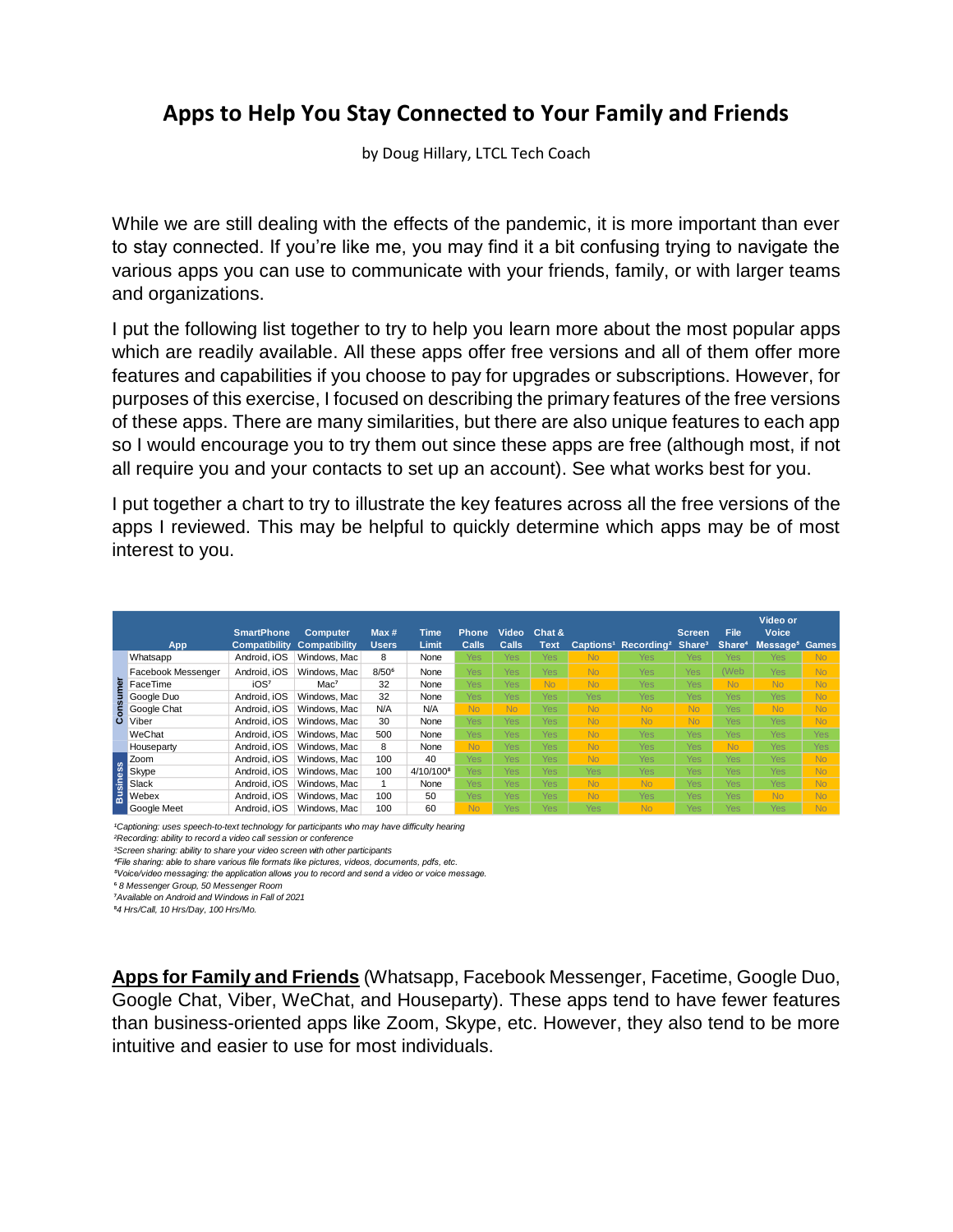**Whatsapp:** Whatsapp is owned by Facebook and is mainly known for instant messaging and the ability to make free phone calls over Wi-Fi networks. Whatsapp is also very popular internationally with approximately two billion monthly active users. Whatsapp recently increased the number of participants on video calls to 8 individuals (as of June 2021). It is also recognized for its end-to-end encryption capabilities, so it can provide a more secure option for communications.

*Opinion: Good option particularly if you want to communicate with friends and family outside the US and/or your contacts use a mix of Apple and Android devices.*

**Facebook Messenger:** Facebook's answer to Apple's Facetime, and Google's Chat/Duo/Meet is Messenger. Notable for Messenger is that it also works with Facebooks' smart home display called Portal.

*Opinion: Messenger is a good option if you want to connect with larger groups than other apps, and if you have a mix of platforms or devices to work with.* 

**Facetime**: Facetime has a very easy and intuitive interface, and it is quite easy to learn how to make and receive video calls. Previously available only to iOS and MacOS devices, Apple announced that Facetime is now available on all platforms.

*Opinion: Perhaps the easiest of all to use.*

**Google**: Google's offerings can be confusing with the various choices you have as well as the changes they have made in their apps and offerings over the last couple of years (Hangouts, Meet, Chat, Allo, Duo). To help sort things out a bit, here is what you need to know:

*Google Hangouts is going away and is being replaced by Google Chat (messaging, collaboration) and Google Meet (business-oriented collaboration solution to compete with Slack). If you are using Google Workspace, Google will start migrating Hangouts users to Chat on Aug 16th. While Chat supports many of the functions of Hangouts, direct calling will not be available until later this year. Google Allo (texting app) was retired in May 2019. Google Duo (video calling) is still available for consumers.*

**Google Duo:** Google Duo is a relatively simple video calling option for you to consider, especially if you use a lot of Google services like Gmail or Google Workspace. Since the app syncs with your Google contacts, it is very easy to do video calls. Google Duo also works with Google's smart home display called Nest Hub Max. Duo also has a feature called "Knock Knock" which turns on your camera before you pick up the call so you can see who's calling. One risk with Duo is that it may not be around long.

*Opinion: Google Duo is a good option for one-to-one calling or small groups. However, if you need more robust features, take a look at Google Meet.*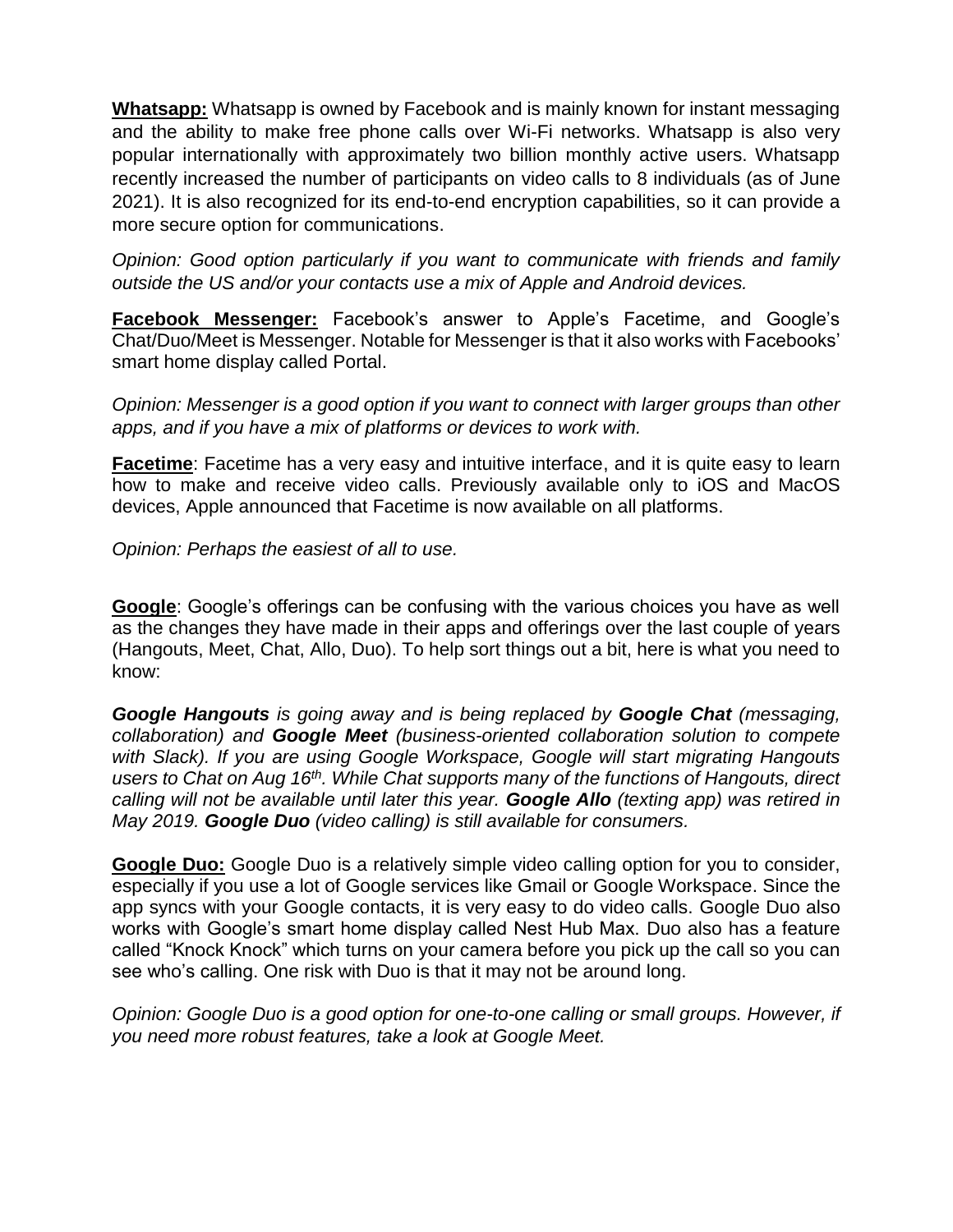**Google Chat:** Available in Gmail, Google Workspace, and as a standalone app in iOS and Android. Unless you've opted out, Google Chat will replace "classic Hangouts" as the default chat application for Google. It is designed for more business-oriented use, especially for individuals or teams which use Google Workspace.

*Opinion: Works very well if you and your contacts primarily use Gmail and/or Google Workspace.*

**Viber:** Viber provides text, voice, and video calls free of charge. Like Whatsapp, Viber users can send messages and make international calls to other Viber users for free (although if you call a landline or mobile number fees may apply). Viber also touts its' use of end-to-end encryption to enhance privacy.

*Opinion: Viber provides an interesting alternative to Whatsapp, especially if you have a lot of international contacts to keep in touch with.*

**WeChat:** WeChat is a Chinese app that offers voice, text, video and group chats, and limited international calling capabilities. It appears that file sharing is better on web-based, or PC apps as opposed to Smartphone apps. WeChat has a "People Nearby" feature that allows you to meet new people using the WeChat application. WeChat also includes features like "time capsule" (similar to Instagram's stories), games, and "WeChat Pay" for purchases in certain locations.

*Opinion: WeChat is a full featured application that can be useful, especially if you have family, friends, or work in China. On the downside data privacy and security may be a concern for some since WeChat is a Chinese-owned application.*

**Houseparty:** Houseparty is a relatively easy to use app for chat and video calls. A big plus for Houseparty is that it has games built in which you can play while you are on a video call. Games include HeadsUp!, Trivia, Quickdraw, and Pictionary. The app will also alert you when someone is available so you can allow them to easily join in on a chat session.

*Opinion: Less capable than other options, but it could be a good solution for smaller groups, especially if you enjoy the built-in games.*

**Apps for Larger Groups or Organizations:** (Zoom, Skype, Microsoft Teams, Slack, Webex, Google Meet). These apps tend to have more robust features and capabilities to enable you to collaborate with others via video, text, and sharing of data and documents. These apps also offer upgraded features you can pay for if you wish to have more capabilities than the free version offers. While generally more capable than consumeroriented apps described above, they also tend to be less intuitive.

**Zoom:** Zoom has become a very popular business-oriented app for conducting video calls and conferences. It works on all platforms and supports plugins for Outlook and extensions for Chrome and Firefox browsers to make it easier to conduct a Zoom call.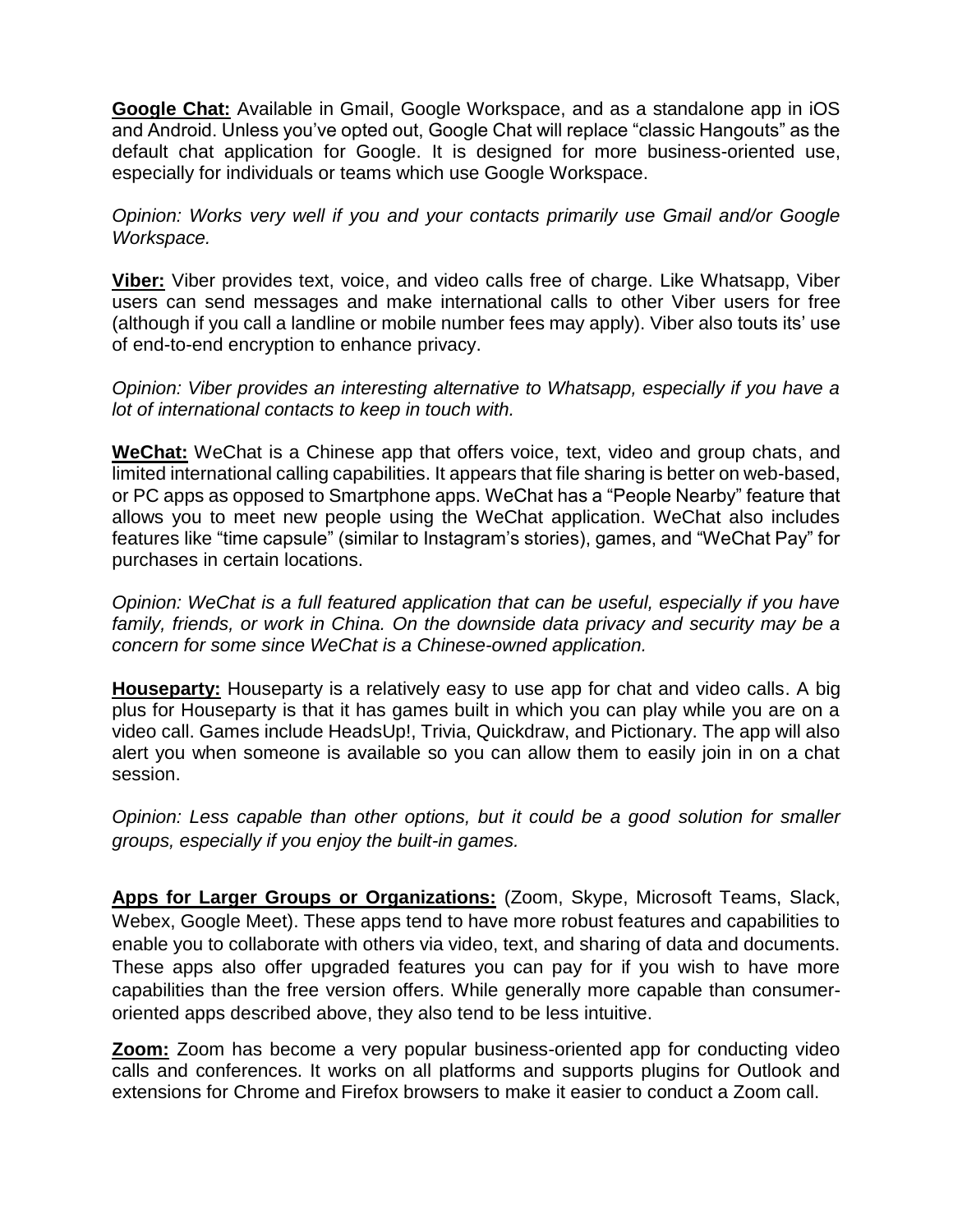*Opinion: Very good option for larger families or groups although the 40 minute limit in the free version is less than other competitors.* 

**Skype:** Skype's free version allows up to 100 Skype to Skype users on a video call for up to 4 hours. The free version also has a limit of 10 hours/day and 100 hours/month. Fees may apply for non-Skype users. Skype also supports international calling and texting. Calling other Skype users (including international calls) can be free if you make the calls via Wi-Fi. Calls to non-Skype users would require fees. Microsoft continues to support Skype for personal use, but the paid version of Skype for business use is being replaced by Microsoft Teams.

*Opinion: Skype provides a very competitive option with fewer limitations in the free version than competitive solutions.* 

**Microsoft Teams:** Microsoft Teams also works across all platforms. The free version supports up to 100 people on a video call for up to 60 minutes (vs. Zoom's 40-minute limitation). However, due to the ongoing pandemic, Microsoft Teams currently allows an unlimited number of meetings and up to 24 hours for up to 300 participants. Teams is also integrated with Microsoft Outlook and Office 365 to make it easier to schedule or conduct video calls or conferences as needed.

*Opinion: Microsoft Teams is a very good solution for those who use Microsoft Office and Office 365. The free version currently offers a more generous time limit than Zoom.*

**Slack:** Slack is also a business-oriented communication and collaboration platform, and it relies on third-party apps to add more features and capabilities. However, it also provides a free version with limited features that might be useful for individuals. Slack's free version supports one-to-one video and voice calling, chat, file sharing, notification, and file storage. It also allows you to integrate a limited number of apps.

*Opinion: Slack's free version has very limited features which makes it less useful than other options.*

**Webex:** Webex is also aimed at the business user looking for collaboration solutions for their extended teams. However, Webex also offers a "basic plan" for free which allows up to 100 individuals to join a video call for up to 50 minutes. Webex works on all platforms and integrates with Google calendar, Microsoft Outlook, and Microsoft Office 365 to make it easier to conduct video calls or conferences. You can also call anyone with a Webex account through the internet (VoIP call).

*Opinion: Webex is also a very good, competitive solution since it integrates with Microsoft products. However, the 50-minute time limitation is less than what Microsoft Teams supports.*